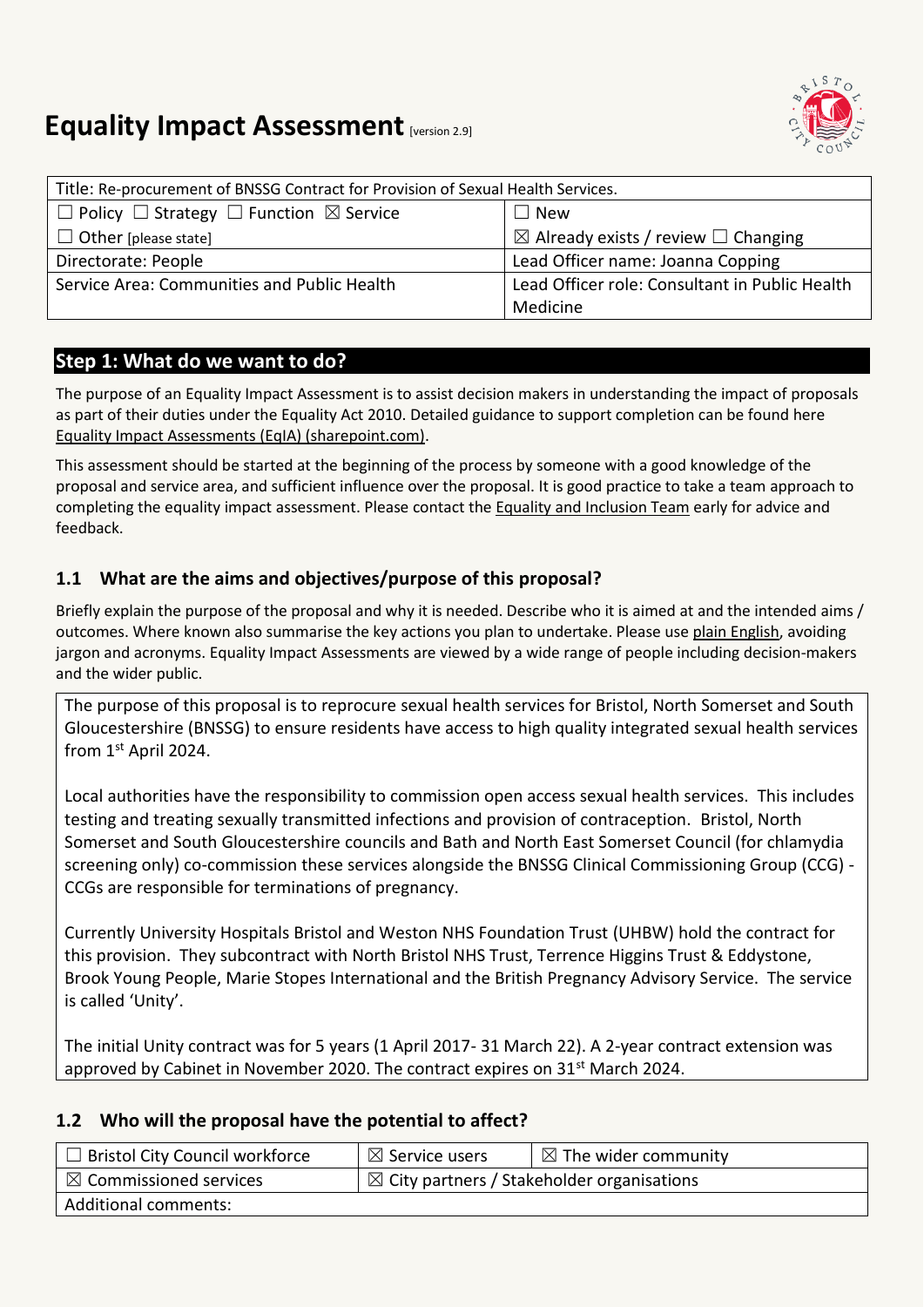# **1.3 Will the proposal have an equality impact?**

Could the proposal affect access levels of representation or participation in a service, or does it have the potential to change e.g. quality of life: health, education, or standard of living etc.?

If 'No' explain why you are sure there will be no equality impact, then skip steps 2-4 and request review by Equality and Inclusion Team.

If 'Yes' complete the rest of this assessment, or if you plan to complete the assessment at a later stage please state this clearly here and request review by the [Equality and Inclusion Team.](mailto:equalities.team@bristol.gov.uk)

| $\boxtimes$ Yes | <b>No</b> | [please select] |  |
|-----------------|-----------|-----------------|--|
|                 |           |                 |  |
|                 |           |                 |  |
|                 |           |                 |  |

# **Step 2: What information do we have?**

#### **2.1 What data or evidence is there which tells us who is, or could be affected?**

Please use this section to demonstrate an understanding of who could be affected by the proposal. Include general population data where appropriate, and information about people who will be affected with particular reference to protected and other relevant characteristics: [https://www.bristol.gov.uk/people-communities/measuring-equalities](https://www.bristol.gov.uk/people-communities/measuring-equalities-success)[success](https://www.bristol.gov.uk/people-communities/measuring-equalities-success) .

Use one row for each evidence source and say which characteristic(s) it relates to. You can include a mix of qualitative and quantitative data e.g. from national or local research, available data or previous consultations and engagement activities.

Outline whether there is any over or under representation of equality groups within relevant services - don't forget to benchmark to the local population where appropriate. Links to available data and reports are here Data, statistics [and intelligence \(sharepoint.com\).](https://bristolcouncil.sharepoint.com/sites/Corporate/SitePages/data-statistics-and-intelligence.aspx) See also: [Bristol Open Data \(Quality of Life, Census etc.\);](https://bristol.opendatasoft.com/explore/?sort=modified&q=equalities) [Joint Strategic Needs](https://www.bristol.gov.uk/policies-plans-strategies/joint-strategic-needs-assessment)  [Assessment](https://www.bristol.gov.uk/policies-plans-strategies/joint-strategic-needs-assessment) (JSNA); [Ward Statistical Profiles.](https://www.bristol.gov.uk/statistics-census-information/new-wards-data-profiles)

For workforce / management of change proposals you will need to look at the diversity of the affected teams using available evidence such as [HR Analytics: Power BI Reports \(sharepoint.com\)](https://eur03.safelinks.protection.outlook.com/?url=https%3A%2F%2Fbristolcouncil.sharepoint.com%2Fsites%2FHR%2FSitePages%2Fhr-reports.aspx&data=04%7C01%7C%7C90358974d66d41257ac108d8deebfdde%7C6378a7a50f214482aee0897eb7de331f%7C0%7C0%7C637504452456282778%7CUnknown%7CTWFpbGZsb3d8eyJWIjoiMC4wLjAwMDAiLCJQIjoiV2luMzIiLCJBTiI6Ik1haWwiLCJXVCI6Mn0%3D%7C1000&sdata=6kXYSnoOXQ1Yn%2Be9ZRGlZULZJYwfQ3jygxGLOPN%2BccU%3D&reserved=0) which shows the diversity profile of council teams and service areas. Identify any over or under-representation compared with Bristol economically active citizens for different characteristics. Additional sources of useful workforce evidence include the [Employee](https://bristolcouncil.sharepoint.com/sites/HR/SitePages/hr-reports.aspx)  [Staff Survey Report](https://bristolcouncil.sharepoint.com/sites/HR/SitePages/hr-reports.aspx) and [Stress Risk Assessment Form](https://bristolcouncil.sharepoint.com/:w:/r/sites/HealthSafetyandWellbeing/_layouts/15/Doc.aspx?sourcedoc=%7B813AE494-A25E-4C9C-A7F7-1F6A48883800%7D&file=Stress%20risk%20assessment%20form.doc&action=default&mobileredirect=true&DefaultItemOpen=1)

| Data / Evidence Source                 | Summary of what this tells us                                         |
|----------------------------------------|-----------------------------------------------------------------------|
| [Include a reference where known]      |                                                                       |
| A Framework for Sexual Health          | The Framework identifies those that have experienced sexual and/      |
| <b>Improvement in England - GOV.UK</b> | or domestic violence and abuse; those at risk of or who have had      |
| (www.gov.uk)                           | female genital mutilation (FGM); people involved in sex work;         |
|                                        | those with learning disabilities; lesbian, gay, bisexual and          |
|                                        | transgender (LGBT) people; homeless people; young people; Black       |
|                                        | women and people with Black African ethnicity groups at higher        |
|                                        | risk of sexual ill health.                                            |
|                                        |                                                                       |
|                                        | Some groups at higher risk of poor sexual health face stigma and      |
|                                        | discrimination, which can influence their ability to access services. |
|                                        |                                                                       |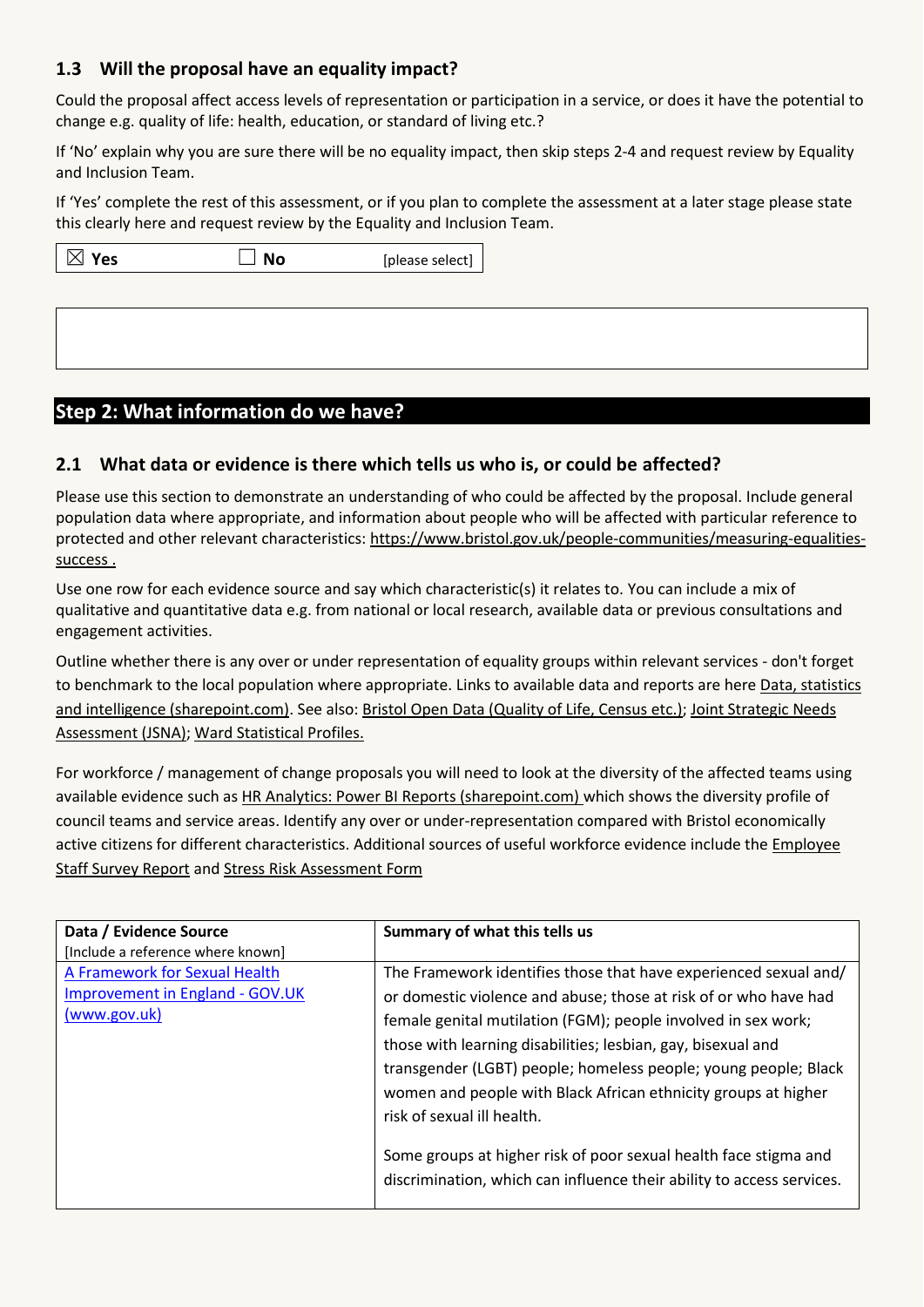| COVID-19: understanding the impact on              | Identified significant inequalities in the likelihood of people from    |
|----------------------------------------------------|-------------------------------------------------------------------------|
| <b>BAME communities - GOV.UK</b>                   | Black African and Black Caribbean communities to experience             |
| (www.gov.uk)                                       | higher rates of Covid-19 and adverse Covid-19 outcomes as a result      |
|                                                    | of longstanding health inequalities, increased likelihood of            |
|                                                    | comorbid health concerns within Black African and Black                 |
|                                                    | Caribbean communities and impaired access to health and care            |
|                                                    | services from people with Black African and Black Caribbean             |
|                                                    | ethnicities. One of the key recommendations is to improve access,       |
|                                                    | experience and outcomes from local authority and NHS                    |
|                                                    | commissioned services by people with Black African and Black            |
|                                                    | Caribbean ethnicities, and culturally competent health promotion        |
|                                                    | messages.                                                               |
| <b>Bristol Sexual Health Joint Strategic Needs</b> | Bristol has a relatively young population compared to England and       |
| <b>Assessment Data Profile (2020).</b>             | this is predicted to rise. The city is ethnically diverse and has areas |
|                                                    | of high deprivation. There is an active lesbian, gay, bisexual and      |
|                                                    | trans (LGBT) scene. These factors mean sexual health is a high          |
|                                                    | priority for Bristol.                                                   |
| Towards Zero: the HIV Action Plan for              | The report identifies a need to maintain the progress made with         |
| England - 2022 to 2025 - GOV.UK                    | HIV for gay and bisexual men and young adults but build on this by      |
| (www.gov.uk)                                       | significantly improving diagnoses among heterosexual people and         |
|                                                    | people with Black African ethnicity. People with Black African          |
|                                                    | ethnicity remain the ethnic group with the highest rate of HIV,         |
|                                                    |                                                                         |
|                                                    | making them a priority for HIV prevention and testing.                  |
| <b>Bristol HIV Health Needs Assessment</b>         | Although anyone could become infected with HIV there are some           |
|                                                    | groups in society that are affected disproportionately by HIV. This     |
|                                                    | includes men who have sex with men (MSM), being of Black                |
|                                                    | African ethnicity and people who inject drugs (PWID).                   |
| <b>Summary Profile of Local Sexual Health</b>      | Bristol ranked 35th highest out of 149 upper tier local authorities     |
| <b>Bristol (2022)</b>                              | (UTLAs) and unitary authorities (UAs) for new STI diagnoses             |
|                                                    | excluding chlamydia among young people aged 15 to 24 years in           |
|                                                    | 2020, with a rate of 718 per 100,000 residents aged 15 to 64,           |

#### **Additional comments:**

Bristol City Council will be leading the undertaking of a comprehensive BNSSG-wide Sexual Health Needs Assessment, which will be completed in September 2022. This will deliver a detailed understanding of sexual health needs across BNSSG including those of its most vulnerable populations. This will be used to inform service design and the subsequent commissioning process.

The current contract identifies the following vulnerable groups:

- Homeless
- Looked after children
- Care leavers
- People with learning disabilities
- Commercial sex workers
- Substance misusers
- Asylum seekers
- Lesbian, gay, bisexual and transgender people
- Men who have sex with men
- Some ethnic groups, including black Africans and Gypsy and Travellers
- People living in deprived areas
- Trafficked people
- Offenders
- Those experiencing or at high risk of sexual exploitation, coercion or violence
- People living with HIV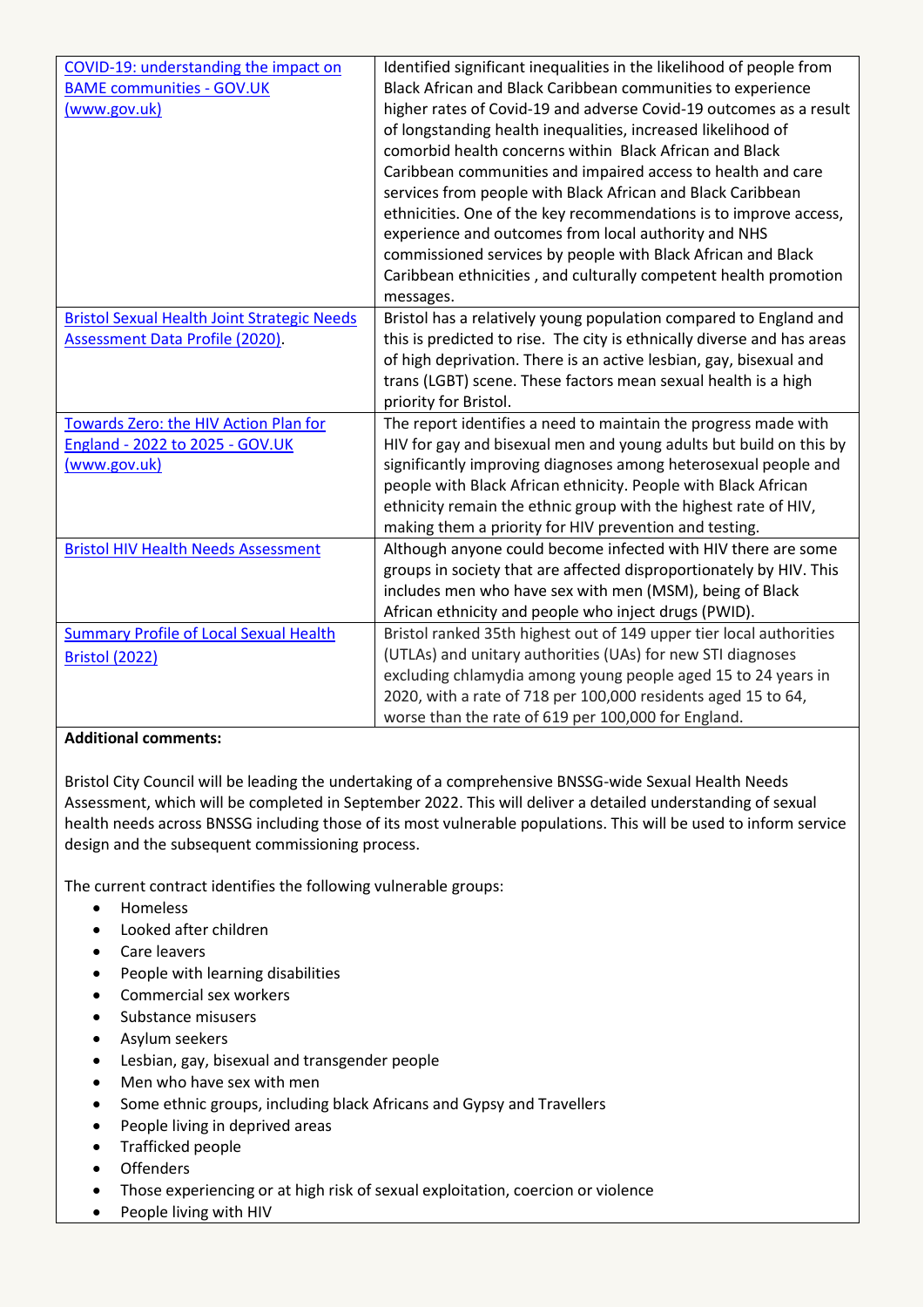#### **2.2 Do you currently monitor relevant activity by the following protected characteristics?**

| $\boxtimes$ Age                       | $\Box$ Disability          | $\Box$ Gender Reassignment     |
|---------------------------------------|----------------------------|--------------------------------|
| $\Box$ Marriage and Civil Partnership | $\Box$ Pregnancy/Maternity | $\boxtimes$ Race               |
| $\Box$ Religion or Belief             | $\boxtimes$ Sex            | $\boxtimes$ Sexual Orientation |

#### **2.3 Are there any gaps in the evidence base?**

Where there are gaps in the evidence, or you don't have enough information about some equality groups, include an equality action to find out in section 4.2 below. This doesn't mean that you can't complete the assessment without the information, but you need to follow up the action and if necessary, review the assessment later. If you are unable to fill in the gaps, then state this clearly with a justification.

For workforce related proposals all relevant characteristics may not be included in HR diversity reporting (e.g., pregnancy/maternity). For smaller teams diversity data may be redacted. A high proportion of not known/not disclosed may require an action to address under-reporting.

There has not been a full sexual health needs assessment in Bristol since the last recommissioning process in 2016. In order to thoroughly examine the sexual health needs of the Bristol population, including its vulnerable groups, a new sexual health needs assessment will be completed in 2022. This will identify trends at a population level, strengths of the current system, and areas for improvement.

Special consideration will be given to effective engagement, including effective engagement with vulnerable groups. To ensure that this objective is achieved, we will enlist support from Bristol City Councils Consultation and Engagement Team, respective teams from North Somerset and South Gloucestershire Councils and BNSSG CCG, and the multi-agency Sexual Health Needs Assessment Steering Group.

An additional risk is that we do not own or have access to good quality local data on some groups, including some equalities communities. We will review the data available as part of the sexual health needs assessment, discuss any continuing gaps with the sexual health needs assessment steering group, and make plans to attempt to resolve any issues as part of ongoing improvement procedures associated with the re-procurement process.

## **2.4 How have you involved communities and groups that could be affected?**

You will nearly always need to involve and consult with internal and external stakeholders during your assessment. The extent of the engagement will depend on the nature of the proposal or change. This should usually include individuals and groups representing different relevant protected characteristics. Please include details of any completed engagement and consultation and how representative this had been of Bristol's diverse communities. See [https://www.bristol.gov.uk/people-communities/equalities-groups.](https://www.bristol.gov.uk/people-communities/equalities-groups)

Include the main findings of any engagement and consultation in Section 2.1 above.

If you are managing a workforce change process or restructure please refer to [Managing change or restructure](https://bristolcouncil.sharepoint.com/sites/HR/SitePages/managing-change-or-restructure.aspx)  [\(sharepoint.com\)](https://bristolcouncil.sharepoint.com/sites/HR/SitePages/managing-change-or-restructure.aspx) for advice on consulting with employees etc. Relevant stakeholders for engagement about workforce changes may include e.g. staff-led groups and trades unions as well as affected staff.

The sexual health needs assessment will include extensive engagement across BNSSG. This will be undertaken with service users, current service staff, other professionals/stakeholders, the general public, and targeted work with vulnerable groups. The views and feedback that result from this engagement will be detailed within the needs assessment, reflected in the recommendations following the needs assessment, and then used to inform future service design and the recommissioning process.

This engagement will be led by Bristol City Councils Consultation and Engagement Team, alongside respective teams from North Somerset and South Gloucestershire Councils and BNSSG CCG.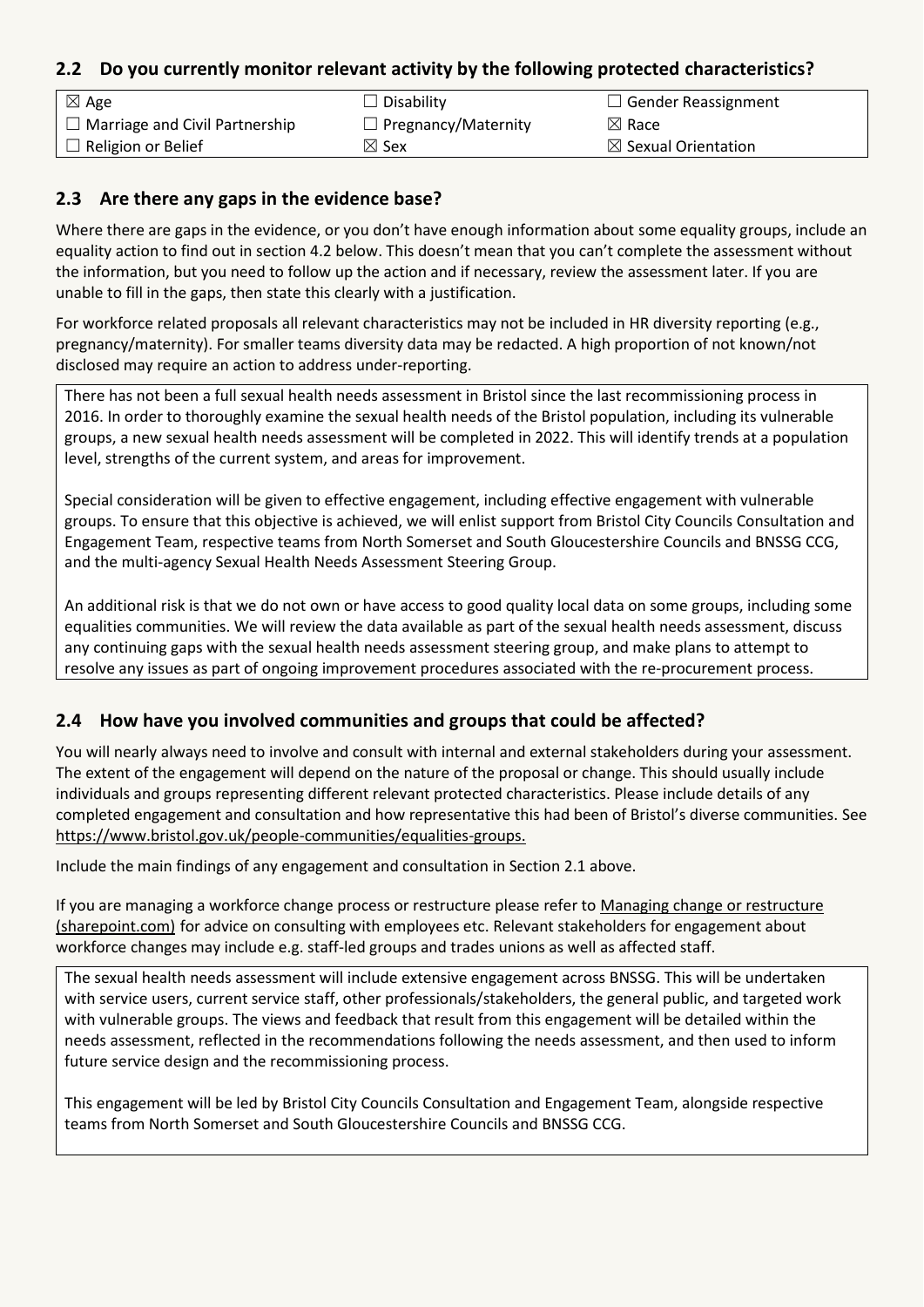# **2.5 How will engagement with stakeholders continue?**

Explain how you will continue to engage with stakeholders throughout the course of planning and delivery. Please describe where more engagement and consultation is required and set out how you intend to undertake it. Include any targeted work to seek the views of under-represented groups. If you do not intend to undertake it, please set out your justification. You can ask the Equality and Inclusion Team for help in targeting particular groups.

There will be a second consultation phase as a part of the re-procurement process. This second consultation phase will involve sharing proposed plans for the new (post-2024) BNSSG sexual health service and will invite current sexual health service users, current service staff, professionals/stakeholders, the general public, and targeted vulnerable groups, to share their views on the proposals.

# **Step 3: Who might the proposal impact?**

Analysis of impacts must be rigorous. Please demonstrate your analysis of any impacts of the proposal in this section, referring to evidence you have gathered above, and the characteristics protected by the Equality Act 2010. Also include details of existing issues for particular groups that you are aware of and are seeking to address or mitigate through this proposal. See detailed guidance documents for advice on identifying potential impacts etc. [Equality Impact Assessments \(EqIA\) \(sharepoint.com\)](https://bristolcouncil.sharepoint.com/sites/Corporate/SitePages/equality-impact-assessments.aspx)

## **3.1 Does the proposal have any potentially adverse impacts on people based on their protected or other relevant characteristics?**

Consider sub-categories (different kinds of disability, ethnic background etc.) and how people with combined characteristics (e.g. young women) might have particular needs or experience particular kinds of disadvantage.

Where mitigations indicate a follow-on action, include this in the 'Action Plan' Section 4.2 below.

**GENERAL COMMENTS** (highlight any potential issues that might impact all or many groups)

We have not identified any significant negative impact from the ambition to recommission BNSSG sexual health services nor from the proposed approach to re-procurement with Bristol City Council as lead commissioner.

The proposal to reprocure BNSSG-wide sexual health services could have potential adverse impacts on some people with protected or other relevant characteristics if we do not fully understand or meet their specific needs. The current services include the delivery of specialised services to identified vulnerable groups.

Any risk of change to how these services are delivered has the potential to destabilise services and impact some groups disproportionately. This will be mitigated by advance planning for a smooth service transition, with clear communication and thorough handover to a new service provider (should this occur).

The potential benefits of re-procurement vastly outweigh this potential adverse impact by ensuring that high quality specialist service provision is maintained after March 2024.

The re-commissioning process, which includes the delivery of a BNSSG Sexual Health Needs Assessment. The needs assessment will include looking at all available local data and a large piece of engagement with BNSSG residents including targeted work with priority groups. This needs assessment will improve our understanding of the sexual health needs of the BNSSG population overall including that of vulnerable groups and people with protected characteristics. This improved understanding will allow us to better address any identified needs of people on the basis of their protected characteristics.

**PROTECTED CHARACTERISTICS**

**Age: Young People**  $\Box$  Does your analysis indicate a disproportionate impact? Yes  $\boxtimes$  No  $\Box$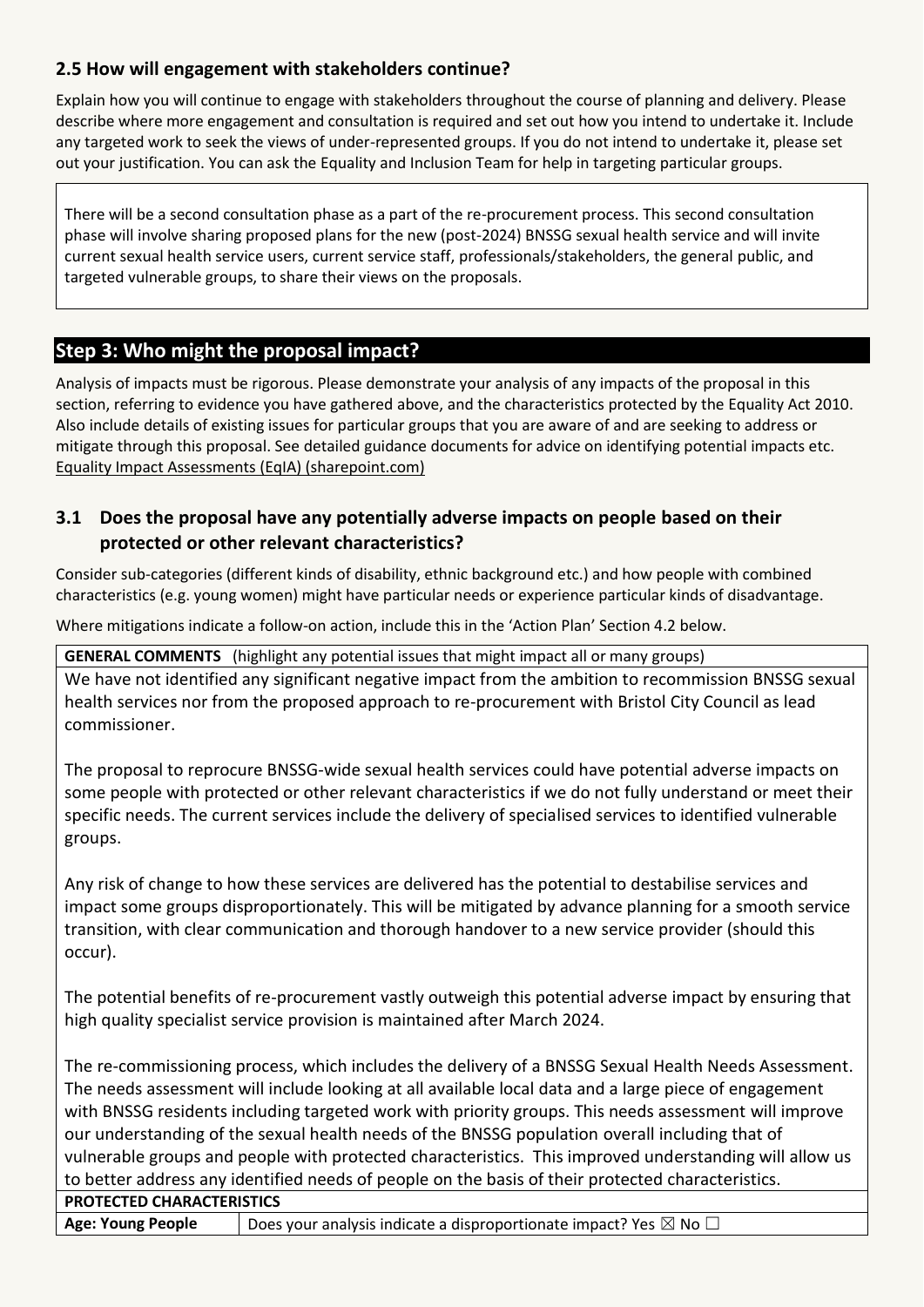| Potential impacts:           | There is a risk of potential negative adaptation to change in service provider and/or              |
|------------------------------|----------------------------------------------------------------------------------------------------|
|                              | delivery.                                                                                          |
| Mitigations:                 | We will mitigate this risk by carrying out high quality engagement with our vulnerable             |
|                              | groups as part of both the Sexual Health Needs Assessment and later again as part of               |
|                              | the commissioning process. This will ensure that we are able to listen to what our                 |
|                              | vulnerable and priority groups want and need from services and use this information to             |
|                              | inform the design and commissioning of the new service.                                            |
|                              |                                                                                                    |
|                              | The current sexual health service has a dedicated subcontractor to deliver bespoke                 |
|                              | young peoples services and it is likely that this will remain a priority within future             |
|                              | commissioning intentions.                                                                          |
| Age: Older People            | Does your analysis indicate a disproportionate impact? Yes $\Box$ No $\boxtimes$                   |
| Potential impacts:           |                                                                                                    |
| Mitigations:                 |                                                                                                    |
| <b>Disability</b>            | Does your analysis indicate a disproportionate impact? Yes $\boxtimes$ No $\Box$                   |
| Potential impacts:           | There is a risk of potential negative adaptation to change in service provider and/or<br>delivery. |
| Mitigations:                 | We will mitigate this risk by carrying out high quality engagement with our vulnerable             |
|                              | groups as part of both the Sexual Health Needs Assessment and later again as part of               |
|                              | the commissioning process. This will ensure that we are able to listen to what our                 |
|                              | vulnerable and priority groups want and need from services and use this information to             |
|                              | inform the design and commissioning of the new service.                                            |
|                              |                                                                                                    |
|                              | There is currently additional support provided for learning disabled people and it is              |
|                              | likely that this will remain a priority for future commissioning intentions.                       |
| Sex                          | Does your analysis indicate a disproportionate impact? Yes $\boxtimes$ No $\Box$                   |
| Potential impacts:           | 58.89% of all attendees at sexual health services in 2021-22 (YTD) are female. This                |
|                              | suggests that changes to the service will impact women somewhat more than men or                   |
|                              | people with other gender identities.                                                               |
|                              | We will mitigate this risk by carrying out high quality engagement with our vulnerable             |
| Mitigations:                 |                                                                                                    |
|                              | groups as part of both the Sexual Health Needs Assessment and later again as part of               |
|                              | the commissioning process. This will ensure that we are able to listen to what our                 |
|                              | vulnerable and priority groups want and need from services and use this information to             |
|                              | inform the design and commissioning of the new service.                                            |
|                              | The current sexual health service is designed to deliver services in a way which is                |
|                              | sensitive and responsive to the impact of sex, and it is likely that this will remain a            |
|                              | priority within future commissioning proposals.                                                    |
| <b>Sexual orientation</b>    | Does your analysis indicate a disproportionate impact? Yes $\boxtimes$ No $\Box$                   |
| Potential impacts:           | There is a risk of potential negative adaptation to change in service provider and/or              |
|                              | delivery.                                                                                          |
| Mitigations:                 | We will mitigate this risk by carrying out high quality engagement with our vulnerable             |
|                              | groups as part of both the Sexual Health Needs Assessment and later again as part of               |
|                              | the commissioning process. This will ensure that we are able to listen to what our                 |
|                              | vulnerable and priority groups want and need from services and use this information to             |
|                              | inform the design and commissioning of the new service.                                            |
|                              |                                                                                                    |
|                              | The current sexual health service is designed to deliver services in a way which is                |
|                              | sensitive and responsive to the impact of sexual orientation, and it is likely that this will      |
|                              | remain a priority within future commissioning proposals.                                           |
| <b>Pregnancy / Maternity</b> | Does your analysis indicate a disproportionate impact? Yes $\boxtimes$ No $\Box$                   |
| Potential impacts:           | There is a risk of potential negative adaptation to change in service provider and/or              |
|                              | delivery.                                                                                          |
| Mitigations:                 | We will mitigate this risk by carrying out high quality engagement with our vulnerable             |
|                              | groups as part of both the Sexual Health Needs Assessment and later again as part of               |
|                              | the commissioning process. This will ensure that we are able to listen to what our                 |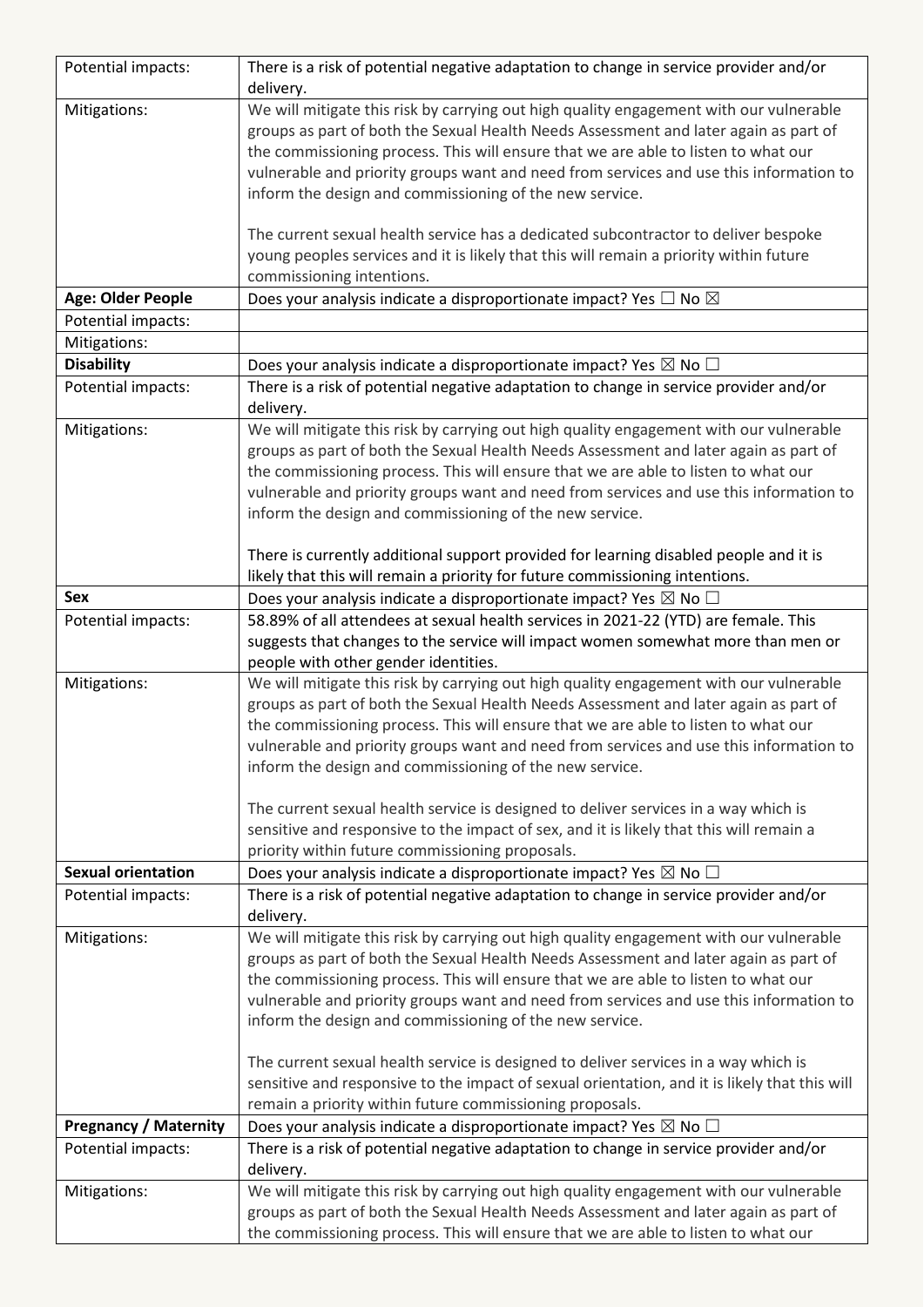|                                       | vulnerable and priority groups want and need from services and use this information to                                                                                                                                                                                                                                                                                                                                    |
|---------------------------------------|---------------------------------------------------------------------------------------------------------------------------------------------------------------------------------------------------------------------------------------------------------------------------------------------------------------------------------------------------------------------------------------------------------------------------|
|                                       | inform the design and commissioning of the new service.                                                                                                                                                                                                                                                                                                                                                                   |
|                                       |                                                                                                                                                                                                                                                                                                                                                                                                                           |
|                                       | The current sexual health service is designed to deliver services in a way which is                                                                                                                                                                                                                                                                                                                                       |
|                                       | sensitive and responsive to the impact of pregnancy/maternity, and it is likely that this                                                                                                                                                                                                                                                                                                                                 |
|                                       | will remain a priority within future commissioning proposals.                                                                                                                                                                                                                                                                                                                                                             |
| <b>Gender reassignment</b>            | Does your analysis indicate a disproportionate impact? Yes $\boxtimes$ No $\Box$                                                                                                                                                                                                                                                                                                                                          |
| Potential impacts:                    | There is a risk of potential negative adaptation to change in service provider and/or<br>delivery.                                                                                                                                                                                                                                                                                                                        |
| Mitigations:                          | We will mitigate this risk by carrying out high quality engagement with our vulnerable<br>groups as part of both the Sexual Health Needs Assessment and later again as part of<br>the commissioning process. This will ensure that we are able to listen to what our                                                                                                                                                      |
|                                       | vulnerable and priority groups want and need from services and use this information to<br>inform the design and commissioning of the new service.                                                                                                                                                                                                                                                                         |
|                                       | The current sexual health service is designed to deliver services in a way which is<br>sensitive and responsive to the impact of people who are undergoing/have undergone<br>gender reassignment as well as all transgender and non-binary people, and this will                                                                                                                                                          |
|                                       | remain a priority within future commissioning proposals.                                                                                                                                                                                                                                                                                                                                                                  |
| Race                                  | Does your analysis indicate a disproportionate impact? Yes $\boxtimes$ No $\Box$                                                                                                                                                                                                                                                                                                                                          |
| Potential impacts:                    | There is a risk of potential negative adaptation to change in service provider and/or<br>delivery.                                                                                                                                                                                                                                                                                                                        |
| Mitigations:                          | We will mitigate this risk by carrying out high quality engagement with our vulnerable                                                                                                                                                                                                                                                                                                                                    |
|                                       | groups as part of both the Sexual Health Needs Assessment and later again as part of                                                                                                                                                                                                                                                                                                                                      |
|                                       | the commissioning process. This will ensure that we are able to listen to what our                                                                                                                                                                                                                                                                                                                                        |
|                                       | vulnerable and priority groups want and need from services and use this information to<br>inform the design and commissioning of the new service.                                                                                                                                                                                                                                                                         |
|                                       |                                                                                                                                                                                                                                                                                                                                                                                                                           |
|                                       | The current sexual health service is designed to deliver services in a way which is                                                                                                                                                                                                                                                                                                                                       |
|                                       | sensitive and responsive to the impact of ethnicity and cultural background and has                                                                                                                                                                                                                                                                                                                                       |
|                                       | specialist subcontractors to work effectively with people from Black, Asian and minority                                                                                                                                                                                                                                                                                                                                  |
|                                       | ethnic backgrounds, and it is likely that this will remain a priority within future                                                                                                                                                                                                                                                                                                                                       |
|                                       | commissioning proposals.                                                                                                                                                                                                                                                                                                                                                                                                  |
| <b>Religion or</b><br><b>Belief</b>   | Does your analysis indicate a disproportionate impact? Yes $\Box$ No $\boxtimes$                                                                                                                                                                                                                                                                                                                                          |
| Potential impacts:                    |                                                                                                                                                                                                                                                                                                                                                                                                                           |
| Mitigations:                          |                                                                                                                                                                                                                                                                                                                                                                                                                           |
| Marriage &                            | Does your analysis indicate a disproportionate impact? Yes $\Box$ No $\boxtimes$                                                                                                                                                                                                                                                                                                                                          |
| civil partnership                     |                                                                                                                                                                                                                                                                                                                                                                                                                           |
| Potential impacts:                    |                                                                                                                                                                                                                                                                                                                                                                                                                           |
| Mitigations:                          |                                                                                                                                                                                                                                                                                                                                                                                                                           |
| <b>OTHER RELEVANT CHARACTERISTICS</b> |                                                                                                                                                                                                                                                                                                                                                                                                                           |
| Socio-Economic<br>(deprivation)       | Does your analysis indicate a disproportionate impact? Yes $\boxtimes$ No $\Box$                                                                                                                                                                                                                                                                                                                                          |
| Potential impacts:                    | There is a risk of potential negative adaptation to change in service provider and/or                                                                                                                                                                                                                                                                                                                                     |
|                                       | delivery. We are aware that there is greater need for sexual health services in areas of                                                                                                                                                                                                                                                                                                                                  |
|                                       | high socio-economic deprivation.                                                                                                                                                                                                                                                                                                                                                                                          |
| Mitigations:                          | We will mitigate this risk by carrying out high quality engagement with our vulnerable<br>groups as part of both the Sexual Health Needs Assessment and later again as part of<br>the commissioning process. This will ensure that we are able to listen to what our<br>vulnerable and priority groups want and need from services and use this information to<br>inform the design and commissioning of the new service. |
| <b>Carers</b>                         | Does your analysis indicate a disproportionate impact? Yes $\Box$ No $\boxtimes$                                                                                                                                                                                                                                                                                                                                          |
| Potential impacts:                    |                                                                                                                                                                                                                                                                                                                                                                                                                           |
| Mitigations:                          |                                                                                                                                                                                                                                                                                                                                                                                                                           |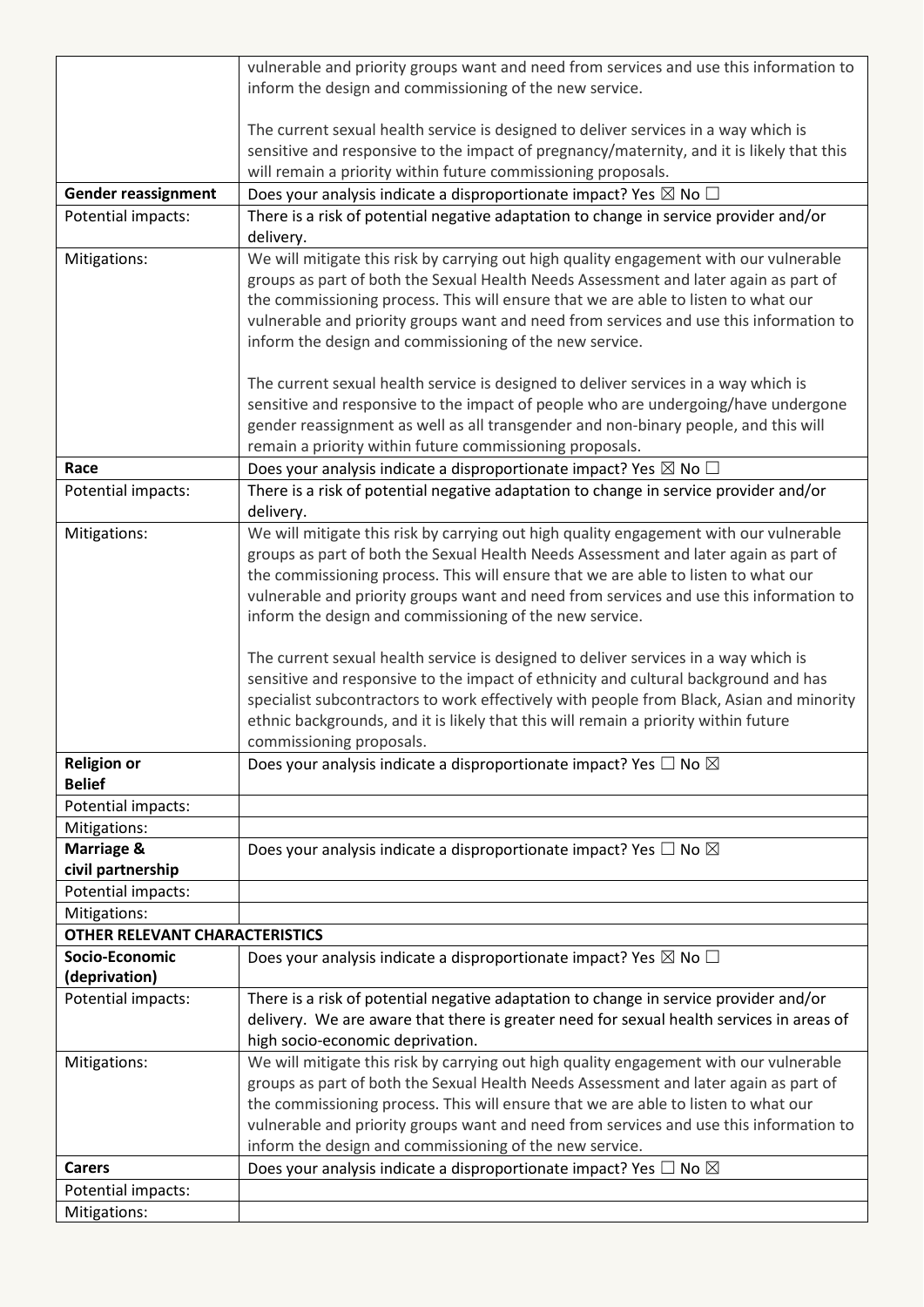| Other groups [Please add additional rows below to detail the impact for other relevant groups as appropriate e.g. |                                                                                        |  |  |
|-------------------------------------------------------------------------------------------------------------------|----------------------------------------------------------------------------------------|--|--|
| Asylums and Refugees; Looked after Children / Care Leavers; Homelessness]                                         |                                                                                        |  |  |
| <b>Asylum seekers and</b>                                                                                         | Does your analysis indicate a disproportionate impact? Yes $\boxtimes$ No $\Box$       |  |  |
| <b>Refugees/Migrants</b>                                                                                          |                                                                                        |  |  |
| Potential impacts:                                                                                                | There is a risk of potential negative adaptation to change in service provider and/or  |  |  |
|                                                                                                                   | delivery.                                                                              |  |  |
| Mitigations:                                                                                                      | We will mitigate this risk by carrying out high quality engagement with our vulnerable |  |  |
|                                                                                                                   | groups as part of both the Sexual Health Needs Assessment and later again as part of   |  |  |
|                                                                                                                   | the commissioning process. This will ensure that we are able to listen to what our     |  |  |
|                                                                                                                   | vulnerable and priority groups want and need from services and use this information to |  |  |
|                                                                                                                   | inform the design and commissioning of the new service.                                |  |  |
| <b>Homeless People</b>                                                                                            | Does your analysis indicate a disproportionate impact? Yes $\boxtimes$ No $\Box$       |  |  |
| Potential impacts:                                                                                                | There is a risk of potential negative adaptation to change in service provider and/or  |  |  |
|                                                                                                                   | delivery.                                                                              |  |  |
| Mitigations:                                                                                                      | We will mitigate this risk by carrying out high quality engagement with our vulnerable |  |  |
|                                                                                                                   | groups as part of both the Sexual Health Needs Assessment and later again as part of   |  |  |
|                                                                                                                   | the commissioning process. This will ensure that we are able to listen to what our     |  |  |
|                                                                                                                   | vulnerable and priority groups want and need from services and use this information to |  |  |
|                                                                                                                   | inform the design and commissioning of the new service.                                |  |  |
| <b>People with Substance</b>                                                                                      | Does your analysis indicate a disproportionate impact? Yes $\boxtimes$ No $\Box$       |  |  |
| <b>Misuse Problems</b>                                                                                            |                                                                                        |  |  |
| Potential impacts:                                                                                                | There is a risk of potential negative adaptation to change in service provider and/or  |  |  |
|                                                                                                                   | delivery.                                                                              |  |  |
| Mitigations:                                                                                                      | We will mitigate this risk by carrying out high quality engagement with our vulnerable |  |  |
|                                                                                                                   | groups as part of both the Sexual Health Needs Assessment and later again as part of   |  |  |
|                                                                                                                   | the commissioning process. This will ensure that we are able to listen to what our     |  |  |
|                                                                                                                   | vulnerable and priority groups want and need from services and use this information to |  |  |
|                                                                                                                   | inform the design and commissioning of the new service.                                |  |  |
| <b>Sex Workers</b>                                                                                                | Does your analysis indicate a disproportionate impact? Yes $\boxtimes$ No $\Box$       |  |  |
| Potential impacts:                                                                                                | There is a risk of potential negative adaptation to change in service provider and/or  |  |  |
|                                                                                                                   | delivery.                                                                              |  |  |
| Mitigations:                                                                                                      | We will mitigate this risk by carrying out high quality engagement with our vulnerable |  |  |
|                                                                                                                   | groups as part of both the Sexual Health Needs Assessment and later again as part of   |  |  |
|                                                                                                                   | the commissioning process. This will ensure that we are able to listen to what our     |  |  |
|                                                                                                                   | vulnerable and priority groups want and need from services and use this information to |  |  |
|                                                                                                                   | inform the design and commissioning of the new service.                                |  |  |

# **3.2 Does the proposal create any benefits for people based on their protected or other relevant characteristics?**

Outline any potential benefits of the proposal and how they can be maximised. Identify how the proposal will support our **Public Sector Equality Duty to:** 

- $\checkmark$  Eliminate unlawful discrimination for a protected group
- $\checkmark$  Advance equality of opportunity between people who share a protected characteristic and those who don't
- $\checkmark$  Foster good relations between people who share a protected characteristic and those who don't

The re-commissioning process, which includes the delivery of the BNSSG Sexual Health Needs Assessment, will improve our understanding of the sexual health needs of the BNSSG population including that of vulnerable groups and people with protected characteristics. We will be undertaking a specific audit of inequalities within this needs assessment. This improved understanding will allow us to better address these needs with the recommissioning of a new service.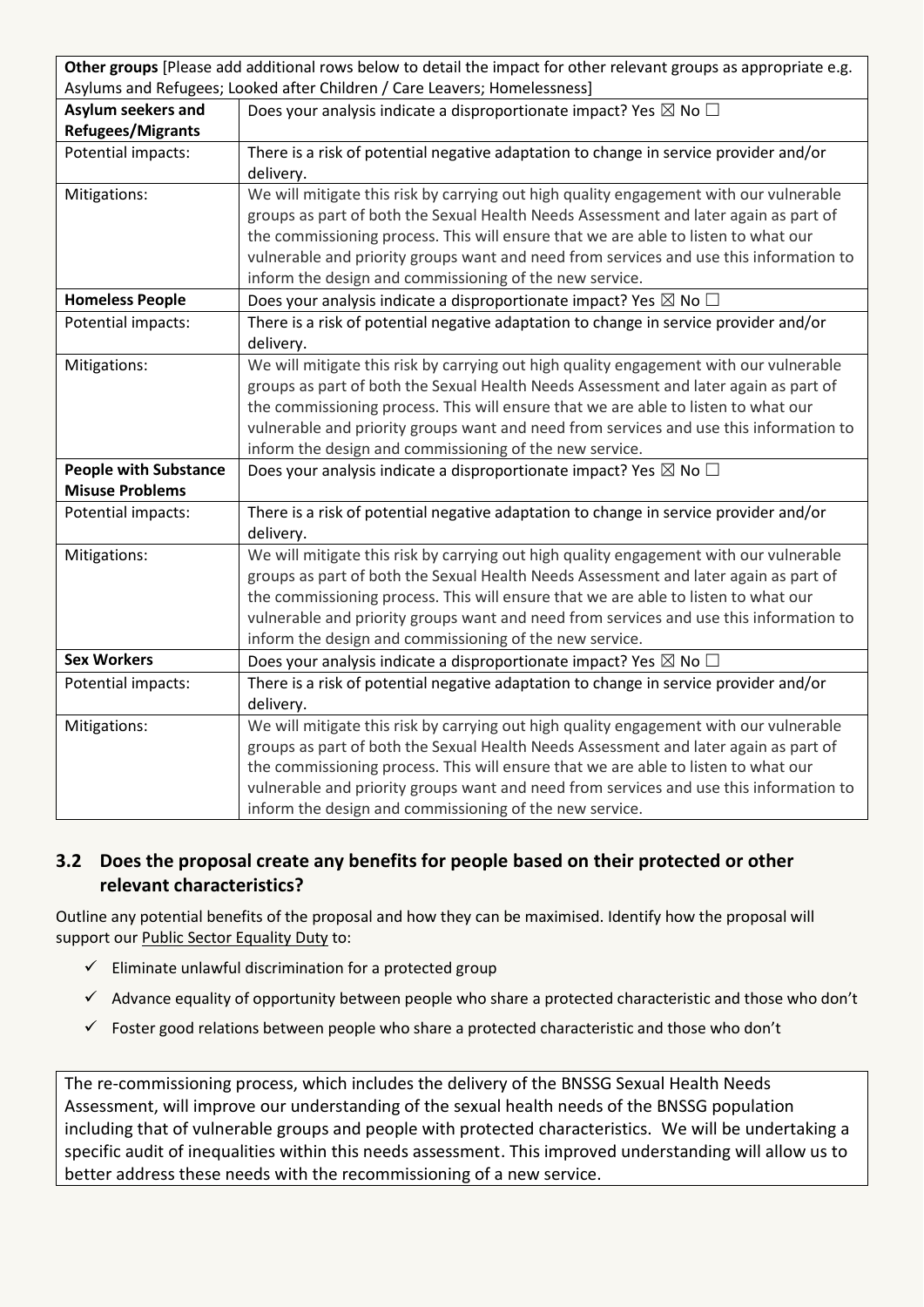#### **4.1 How has the equality impact assessment informed or changed the proposal?**

What are the main conclusions of this assessment? Use this section to provide an overview of your findings. This summary can be included in decision pathway reports etc.

If you have identified any significant negative impacts which cannot be mitigated, provide a justification showing how the proposal is proportionate, necessary, and appropriate despite this.

#### **Summary of significant negative impacts and how they can be mitigated or justified:**

The primary risk is that we could destabilise the service which could have knock on effects for some vulnerable groups. We will mitigate this risk by carrying out high quality engagement with our vulnerable groups as part of both the Sexual Health Needs Assessment and later again as part of the commissioning process. This will ensure that we are able to listen to what our vulnerable and priority groups want and need from services and use this information to inform the design and commissioning of the new service. We will use these opportunities, plus opportunities during exit planning of the incumbent contract provider and mobilisation of any new contract provider, to keep all service users adequately informed and to communicate that we are not cutting services but will ensure that we are meeting the needs of the people who need them most.

#### **Summary of positive impacts / opportunities to promote the Public Sector Equality Duty:**

The recommissioning process, which includes the delivery of the BNSSG Sexual Health Needs Assessment, will ultimately improve our understanding of the sexual health needs of the BNSSG population including that of vulnerable groups and people with protected characteristics. This improved understanding will allow us to better address these needs with the recommissioning of a new service.

#### **4.2 Action Plan**

Use this section to set out any actions you have identified to improve data, mitigate issues, or maximise opportunities etc. If an action is to meet the needs of a particular protected group please specify this.

| Improvement / action required                                     | <b>Responsible Officer</b> | <b>Timescale</b> |
|-------------------------------------------------------------------|----------------------------|------------------|
| Sexual health needs assessment including engagement with          | Joanna Copping             | September 2022   |
| vulnerable groups.                                                |                            |                  |
| Consultation of new service delivery model with vulnerable groups | Joanna Copping             | April 2024       |
| (plus professionals and stakeholders).                            |                            |                  |
| Design of a new service delivery model which takes into account   | Joanna Copping             | April 2024       |
| the wants and needs of vulnerable groups and prioritises them     |                            |                  |
| within its delivery.                                              |                            |                  |

#### **4.3 How will the impact of your proposal and actions be measured?**

How will you know if you have been successful? Once the activity has been implemented this equality impact assessment should be periodically reviewed to make sure your changes have been effective your approach is still appropriate.

We will apply process evaluation to both the SHNA engagement and consultation on the new service delivery model to ensure that we are receiving feedback from our vulnerable groups.

Feedback from the SHNA will inform the design of the new service delivery model so we will be able to demonstrate that we have designed a service which prioritises delivery to our vulnerable groups.

Regular and thorough performance monitoring processes associated with the new contract will allow monitoring of the services ability to prioritise delivery to vulnerable groups.